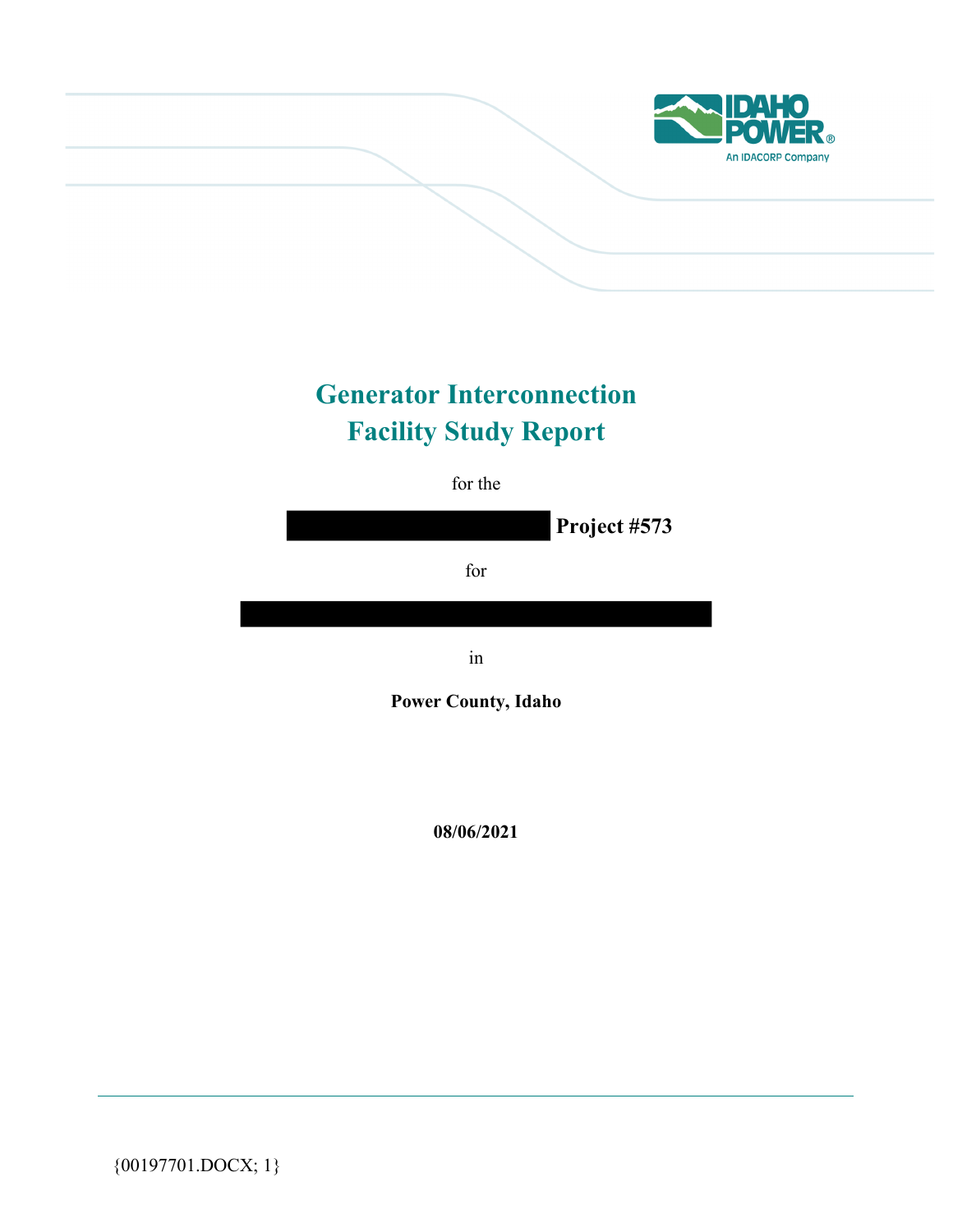# **FACILITY STUDY REPORT (FSR)**

# **GI Project #573 08/06/2021**

# **1. General Facility Description**

 (Interconnection Customer) has stated that the proposed project will consist of a 300 MW photovoltaic plus storage project located in IPCO's Eastern Region in Power County, Idaho ) and connect to the 345 kV system at Idaho Power Company (IPC)'s substation. The total project output as studied is 300 MW. The Interconnection Customer has stated that the storage devices will be self-charging and as such this FSR has not studied the impact of charging from IPC's transmission system. All capitalized terms in this report, if not defined herein, are defined in IPC's Open Access Transmission Tariff (OATT).

Contact Information for Interconnection Customer is as follows:



A Large Generator Interconnection Agreement (the "LGIA") under IPC's Open Access Transmission Tariff (OATT) between Interconnection Customer and IPC (Transmission Provider) for the

Project, specifically Generator Interconnection Project # 573 ("Project"), will be prepared for this project. The LGIA will be a definitive agreement that contains terms and conditions that supersedes this FSR.

#### **1.1 Point of Interconnection**

The Point of Interconnection ("POI") for the Project will electrically be the node on the bus between disconnect switches and and physically on the bus between air-break switches and . Drawings identifying the POI are attached as Exhibits 1 and 2.

#### **1.2 Point of Change of Ownership**

The Point of Change of Ownership for the Project will be on the Interconnection Customer's side of air-break switch , as shown on exhibit 1 and 2.

#### **1.3 Interconnection Customer's Facilities**

#### *1.3.1 Interconnection Customer's Interconnection Facilities*

The Interconnection Customer's Interconnection Facilities are located an unspecified distance from IPC's Interconnection Facilities. The Interconnection Customer will install, at its expense, 345kV transmission line, breaker, air-break switches, steel structures, foundations, OPGW fiber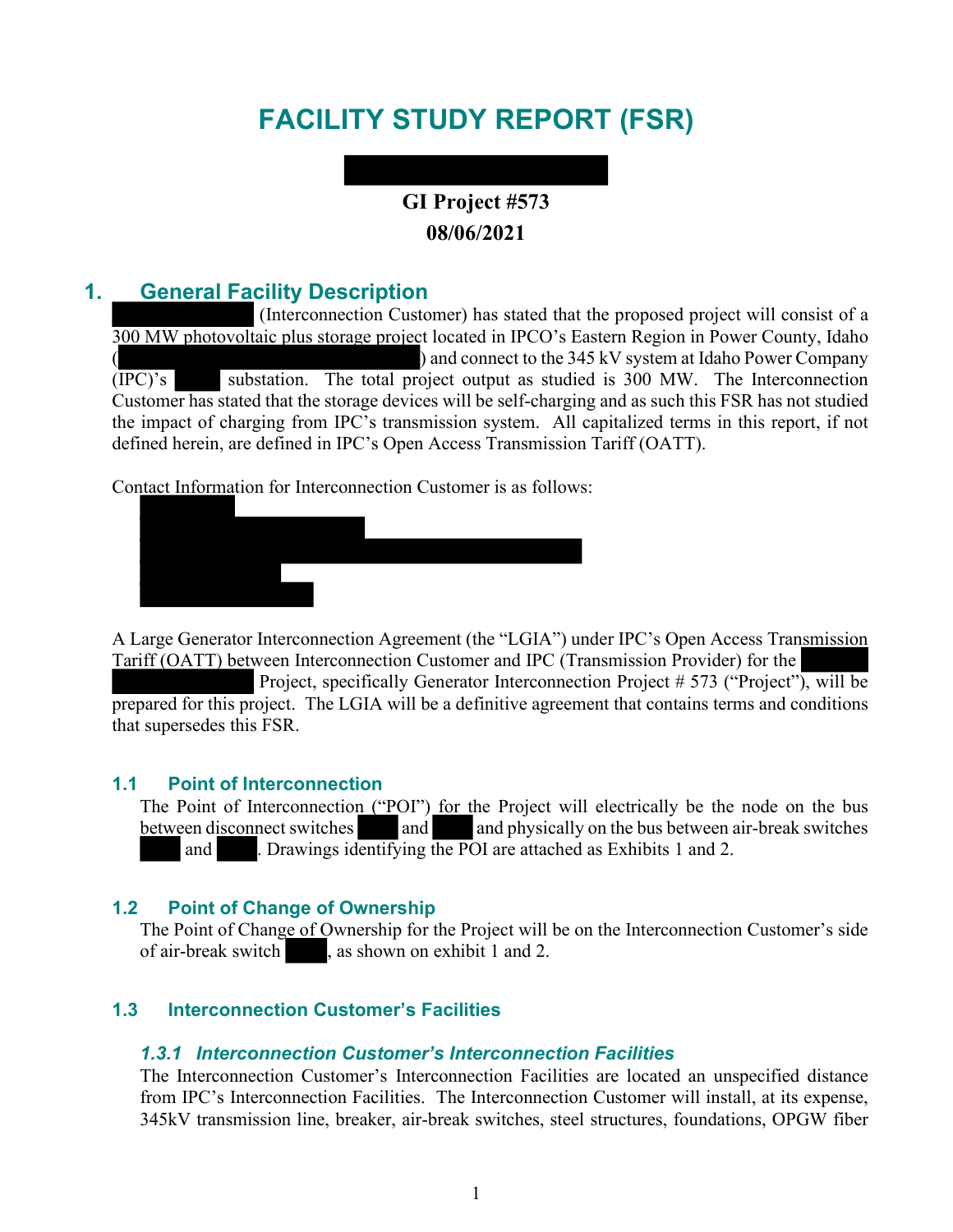optics, transformers (including a main step up transformer), CTs, appropriate grounding measures, and associated auxiliary equipment. The step-up transformer will be a 102/136/170 MVA, 3 phase, 345/34.5 kV unit (Z=8.5% at Base MVA) with a Wye-Grounded/Wye-Grounded with Delta Tertiary configuration. Interconnection Customer will build facilities to the Point of Change of Ownership entering the substation from the south of Substation.

#### *1.3.2 Interconnection Customer's Generating Facilities*

The Interconnection Customer's photovoltaic system will be constructed as follows:

a. The inverter system will comprise of ninety-four Inverters,

with each inverter having an apparent power rating of 3450 KVA. b. A plant controller will be used to control the inverter system and to implement smart inverter functionality for operating the project within a voltage range and power factor

specified by IPC at the point of interconnection.

c. Battery storage system.

The above referenced inverters, or equivalent inverters that have the same specifications and functionality as stated above must be utilized. If a different inverter is utilized that has different specifications and functionality than that which was studied, then additional study and/or equipment may be necessary.

#### **1.4 Other Facilities Provided by Interconnection Customer**

#### *1.4.1 Telecommunications*

Interconnection Customer will supply and install single mode OPGW fiber between IPC's Interconnection Facilities and the Project for GOLC.

#### *1.4.2 Ground Fault Equipment*

The Interconnection Customer will install transformer configurations that will provide a ground source to the transmission system.

#### *1.4.3 Generator Output Limit Control*

The Interconnection Customer will install equipment to receive signals from IPC Grid Operations for Generation Output Limit Control ("GOLC") - see Section 5 Operating Requirements and Appendix A. Interconnection Customer will supply and install single mode OPGW fiber between IPC's Interconnection Facilities and the Project for GOLC.

#### *1.4.4 Local Service*

The Interconnection Customer is responsible to arrange for local service to their site, as necessary.

#### *1.4.5 Property*

#### *1.4.5.1 Land Transaction Documents*

Land transaction documents ("Land Transaction Documents") in a form approved by IPC that may include, but are not limited to, the following:

- Right of Entry Agreement;
- Access Easement;
- Easements for distribution service lines, major distribution power lines, and transmission power lines and related ancillary facilities as determined necessary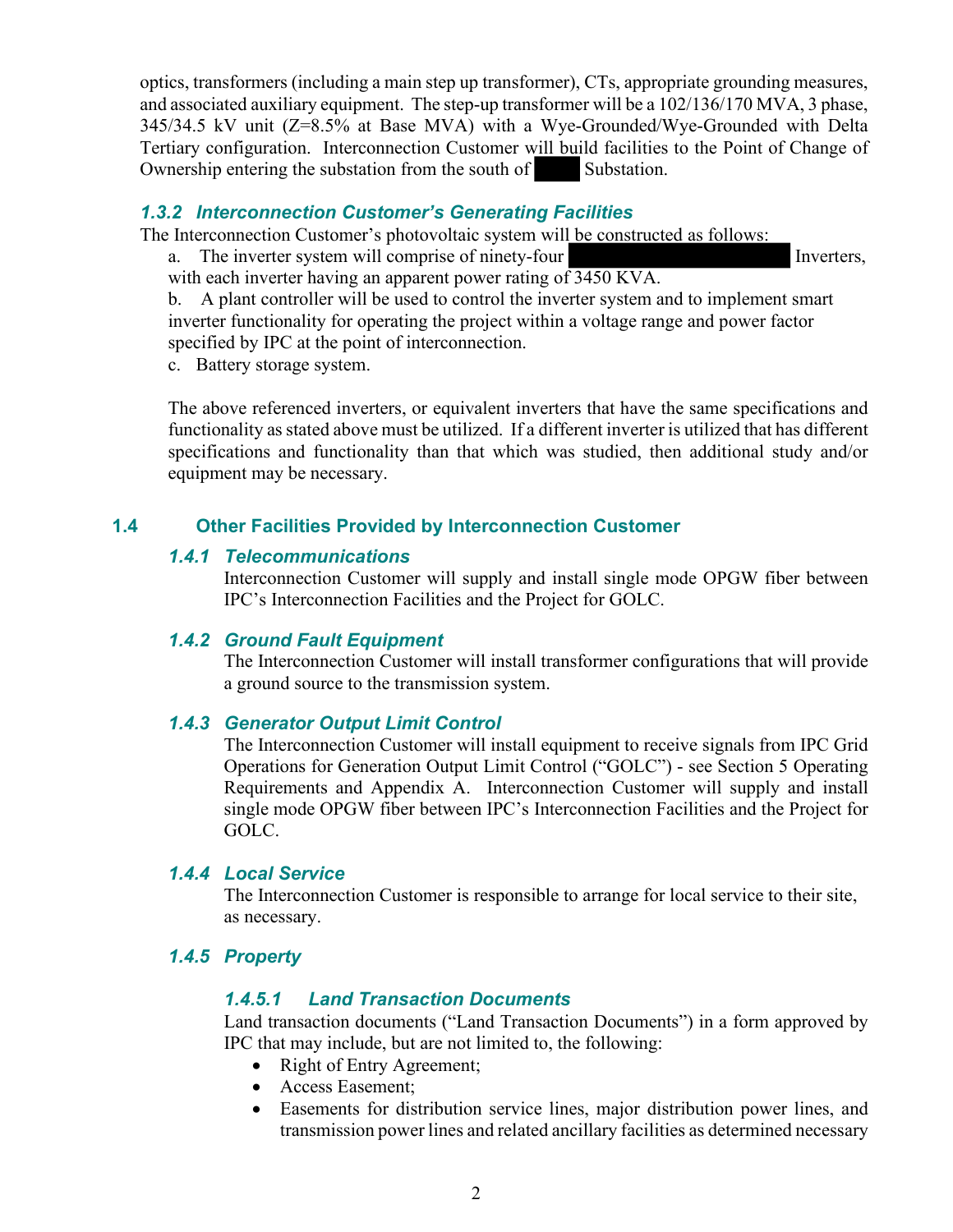by IPC at IPC's sole discretion, to support the interconnection facility and Interconnection Customer's development;

- Completed Applications with respective fees for Release of Easements and/or Crossing Agreements that may be required for the Project;
- Crossing Agreements; and
- Any other Project specific documents deemed necessary by IPC.

#### *1.4.5.2 Project Map/Site Plan*

A 90% complete informational map or site plan of the Project Property with locations of all easements to be released, new easements proposed for both Interconnection Customer and IPC, existing IPC lines to be crossed by Interconnection Customer's facilities, Interconnection Customer's lease and easement areas (if any), access roads, and any other features or elements requested to be included by IPC to facilitate review and processing of the project documents.

#### *1.4.5.3 Surveyed Legal Descriptions and Maps*

Written legal description and map for each Land Transaction Document, stamped and signed by a licensed surveyor. Each legal description and map is to be submitted to and approved by IPC's surveyor. See IPC survey requirements in Appendix B, attached hereto and made a part hereof.

### *1.4.6 Site Work*

**N/A**

#### *1.4.7 Monitoring Information*

If the Interconnection Customer requires the ability to monitor information related to the IPC breaker/relay (i.e. Mirrored Bits) in the interconnection station, they are required to supply their own communications circuit to the interface area of the interconnection yard. The fiber communication circuit used for GOLC is acceptable.

#### *1.4.8 Meteorological Data*

In order to integrate the solar energy into the IPC system and operate IPC's solar forecasting tool, the Interconnection Customer must provide solar irradiation and weather data from the Facility's physical location to IPC via real time telemetry in a form acceptable to IPC. The associated cost for obtaining this data is the Interconnection Customer's responsibility.

The data must be provided at 10 second intervals and consist of:

- 1. Global Horizontal Irradiance
- 2. Plane of Array Irradiance
- 3. Ambient Temperature
- 4. Wind Speed and Wind Direction
- 5. Relative Humidity

The installed instruments must equal or exceed the specifications of the following instruments:

*Temperature and Relative Humidity*: R.M Young Relative Humidity and Temperature Probe Sensors Model 41382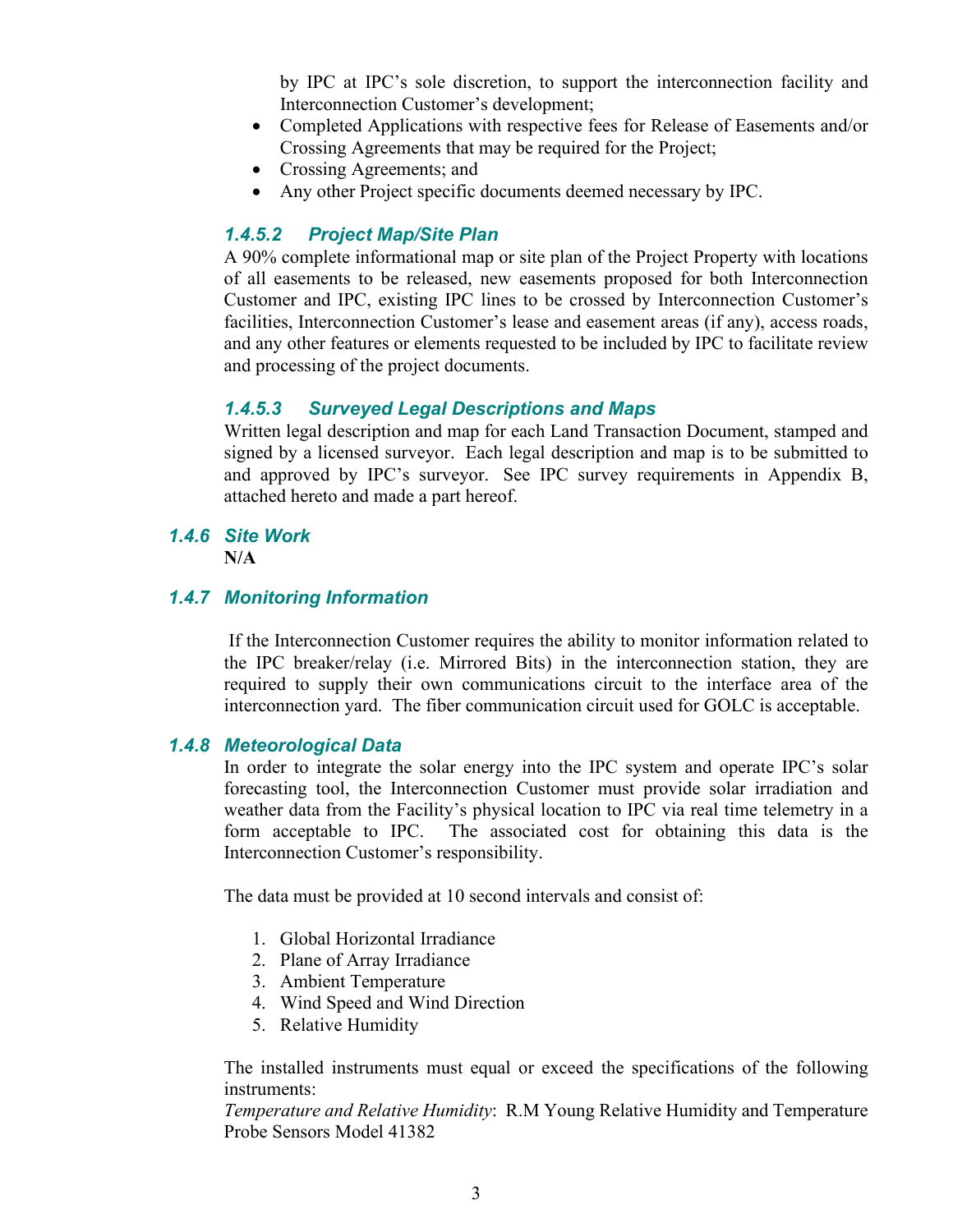*Wind*: R.M Young Wind Monitor Model 05103 *Pryanometer:* Apogee Instruments Model SP-230

#### *1.4.9 Generator Technical Information & Drawings*

Interconnection Customer shall provide draft design prints during FSR development containing technical information, like impedances, and equipment brand and models. After construction, the Interconnection Customer shall submit to IPC all the as-built information, including prints with the latest approved technical information and commissioning test results.

#### **1.5 Transmission Provider's Interconnection Facilities**

Transmission Provider's Interconnection Facilities are referred to hereafter as "IPC's Interconnection Facilities." IPC's Interconnection Facilities are located in IPC's Substation yard. IPC will install three 345kV dead-end structures, a 345kV air-break switch, three 345kV line/metering CTs and associated communication, control and metering equipment. Revenue metering will be accomplished on the high side of the transformer.

To meet North American Electric Reliability Corporation's (NERC's) MOD-11 and 13- WECC-CRT-1, R1.2 requirements, IPC will install equipment to collect and transmit Phasor Measurement Unit (PMU) data to IPC. The data can be made available to the Interconnection Customer on request.

The minimum acceptable PMU message rate is 30 samples per second. The minimum set of PMU measurement channels recorded at the POI is shown below. Additional or substitute channels may be required<sup>1</sup> on a per case basis depending on the interconnection configuration and facility design details.

- Frequency
- Frequency Delta (dF/dt)
- Positive Sequence Voltage Magnitude
- Positive Sequence Voltage Angle
- Positive Sequence Current Magnitude
- Positive Sequence Current Angle

# **2. Distribution and Network Upgrades**

<sup>&</sup>lt;sup>1</sup> Consult with System Planning to determine acceptability.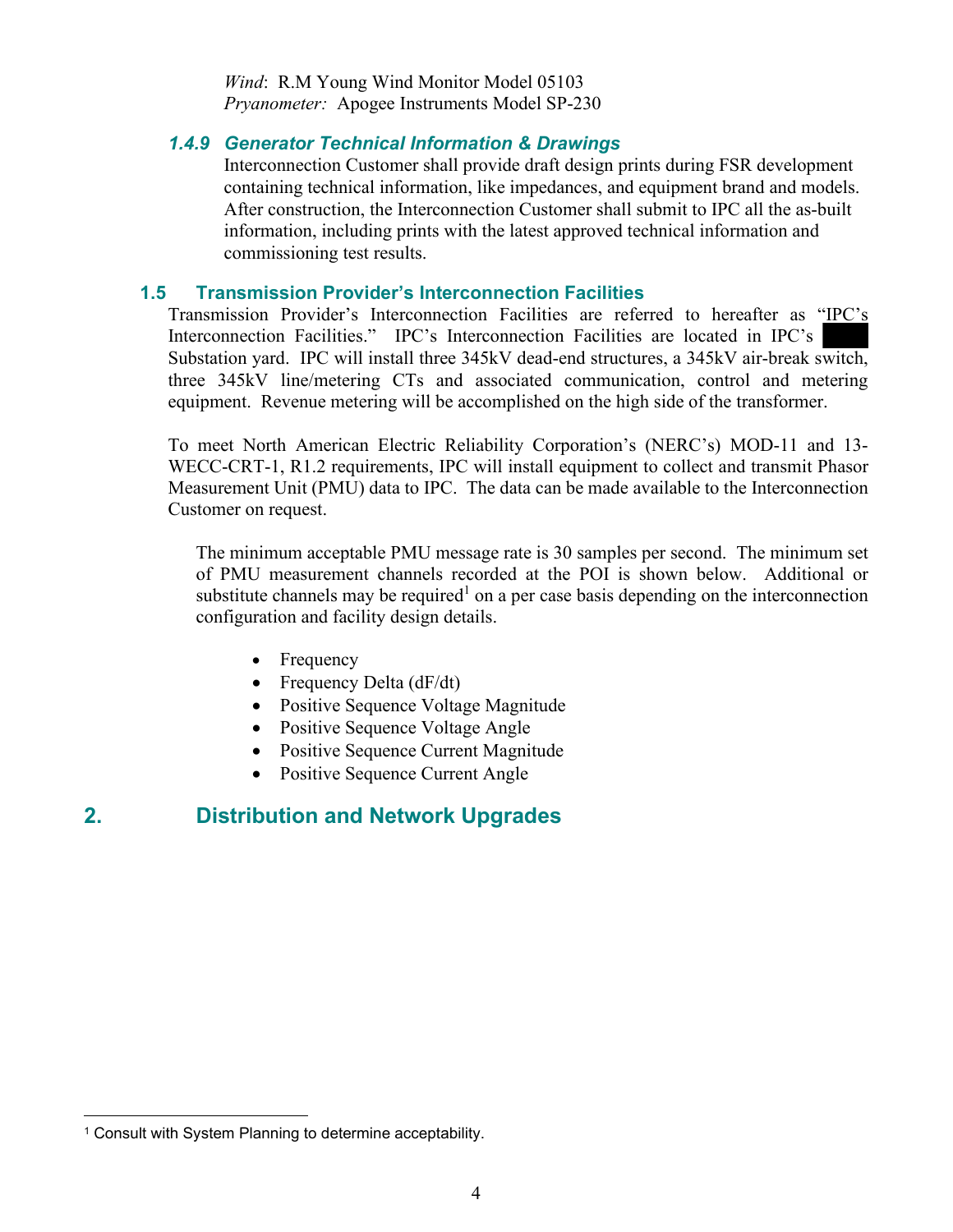#### **2.1 Distribution Upgrades**

None

#### **2.2 Network Upgrades to Substations**

IPC will install the following at Substation:

- $\bullet$  345kV circuit breaker and foundation (
- Two 345kV air-break switches with structures and foundations  $($  &
- Three 345kV bus PTs with structures and foundations
- control & Protection panel
- Additional DC load center
- Modifications to multiple existing control panels
- Cabling and bussing associated with installation of the new equipment

#### **2.3 Network Upgrades to the Transmission System**  None

# **3. Estimated Costs**

The following good faith estimates are provided in 2021 dollars and are based on a number of assumptions and conditions. IPC does not warrant or guarantee the estimated costs in the table below, which are estimates only and are subject to change. Interconnection Customer will be responsible for all actual costs incurred in connection with the work to be performed by IPC and its agents, under the terms and subject to the conditions included in any LGIA executed by IPC and Interconnection Customer.

The estimated cost below is required to be paid in full by the Interconnection Customer, or other arrangements acceptable to IPC are made with IPC's Credit Department, prior to IPC commencing construction on the project.

#### **Estimated Cost:**

| <b>Description</b>                                             | <b>Ownership</b> | <b>Cost Estimate</b> |
|----------------------------------------------------------------|------------------|----------------------|
| <b>IPC</b> Interconnection Facilities:                         |                  |                      |
| Install Interconnection Facilities as described in Section 1.5 | <b>IPC</b>       | \$1,855,000          |
| <b>Network Upgrades to IPC Substation:</b>                     |                  |                      |
| Install Network Upgrades as described in Section 2.2           | $_{\rm IPC}$     | \$1,105,000          |
| <b>GRAND TOTAL</b>                                             |                  | \$2,960,000          |
|                                                                |                  |                      |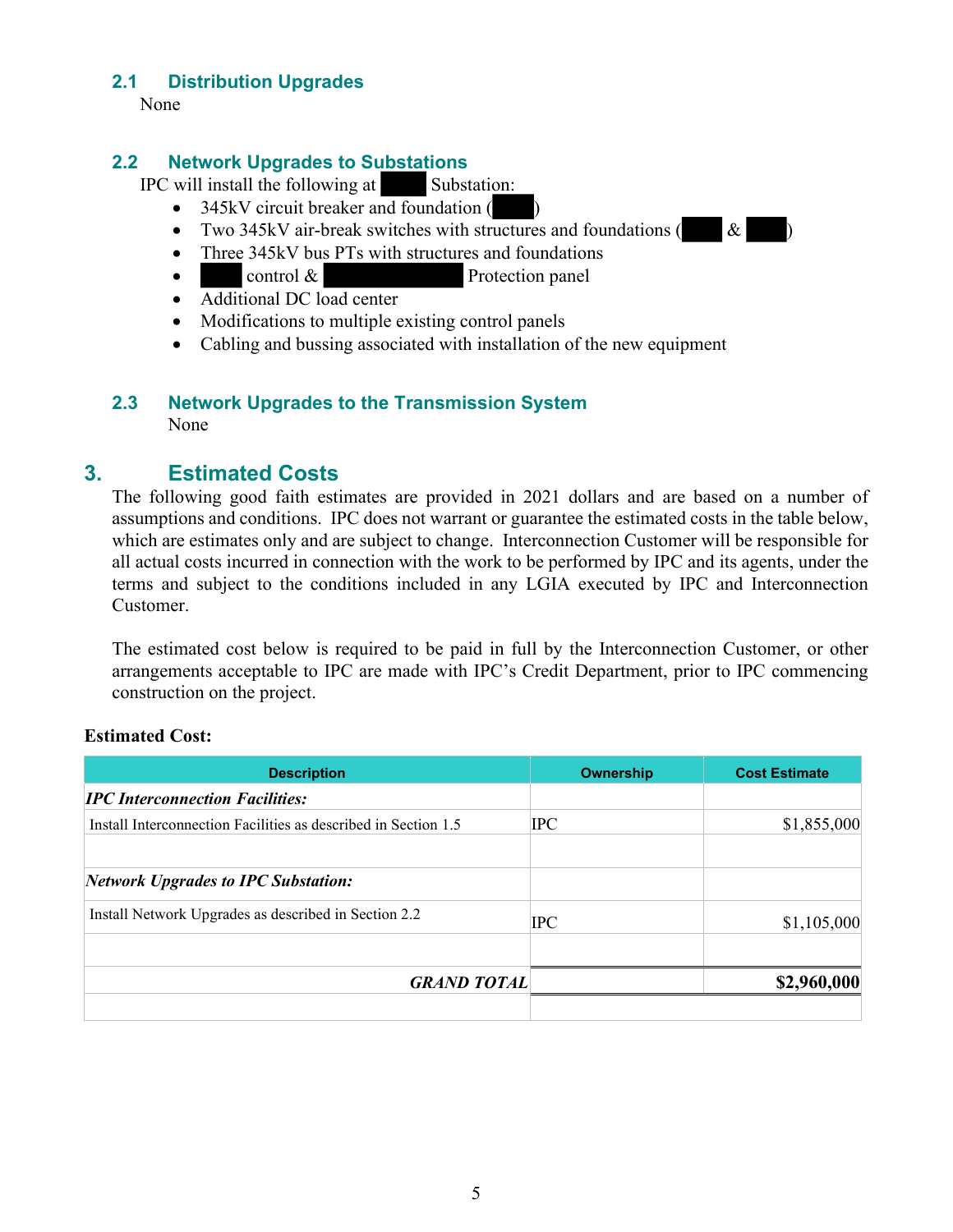# **4. Estimated Milestones**

These milestones will begin, and the construction schedule referenced below will only be valid, upon receipt of funding from Interconnection Customer or its authorized third party no later than the date set forth below for such payment. IPC will not commit any resources toward project construction that have not been funded by Interconnection Customer. Additionally, failure by Interconnection Customer to make the required payments as set forth in this Study by the date(s) specified below may result in the loss of milestone dates and construction schedules set forth below. In the event that the Interconnection Customer is unable to meet dates as outlined below, Interconnection Customer may request an extension of the Operation Date of up to three (3) years. Interconnection Customer's request will be evaluated by IPC to ensure Interconnection Customer's request does not negatively impact other projects in IPC's Generator Interconnection Queue. Such extension will be allowed only if IPC determines, in its sole discretion, that the extension will not negatively impact other projects in IPC's Generator Interconnection Queue. Estimated milestones, which will be updated and revised for inclusion in the LGIA in light of subsequent developments and conditions, are as follows:

| <b>Estimated Date</b>                                        | <b>Responsible Party</b>                  | <b>Estimated Milestones</b>                                                                                                                                                                                       |
|--------------------------------------------------------------|-------------------------------------------|-------------------------------------------------------------------------------------------------------------------------------------------------------------------------------------------------------------------|
| TBD                                                          | <i><b>Interconnection</b></i><br>Customer | <b>IPC receives Notice to Proceed and</b><br>construction funding or arrangements<br>acceptable to IPC are made with IPC's Credit<br>Department                                                                   |
| 12 months after<br>construction funds<br>received            | <b>IPC</b>                                | <b>IPC Engineering and Design Complete</b>                                                                                                                                                                        |
| 12 months after<br>construction funds<br>received            | <b>IPC</b>                                | <b>IPC Long Lead Material Procured/Received</b>                                                                                                                                                                   |
| 8 months prior to<br><b>IPC Commissioning</b>                | <b>IPC</b>                                | New generation must be modeled and<br>submitted to the Western Energy Imbalance<br>Market a minimum of 6 months prior to<br>coming online, failure to submit by given lead<br>time will results in project delay. |
| 22 months after<br>construction funds<br>received            | <b>IPC</b>                                | <b>IPC Construction Complete</b>                                                                                                                                                                                  |
| 24 months after<br>construction funds<br>received            | <b>IPC</b>                                | <b>IPC Commissioning Complete</b>                                                                                                                                                                                 |
| 5 days after<br>switching request<br>made to IPC<br>Dispatch | Interconnection<br>Customer               | Switch at the Point of Interconnection can be<br>closed                                                                                                                                                           |
| <b>TBD</b>                                                   | <b>IPC</b>                                | <b>Notification from IPC's Energy Contracting</b><br>Coordinator confirming First Energy of Non-<br><b>Firm Output</b>                                                                                            |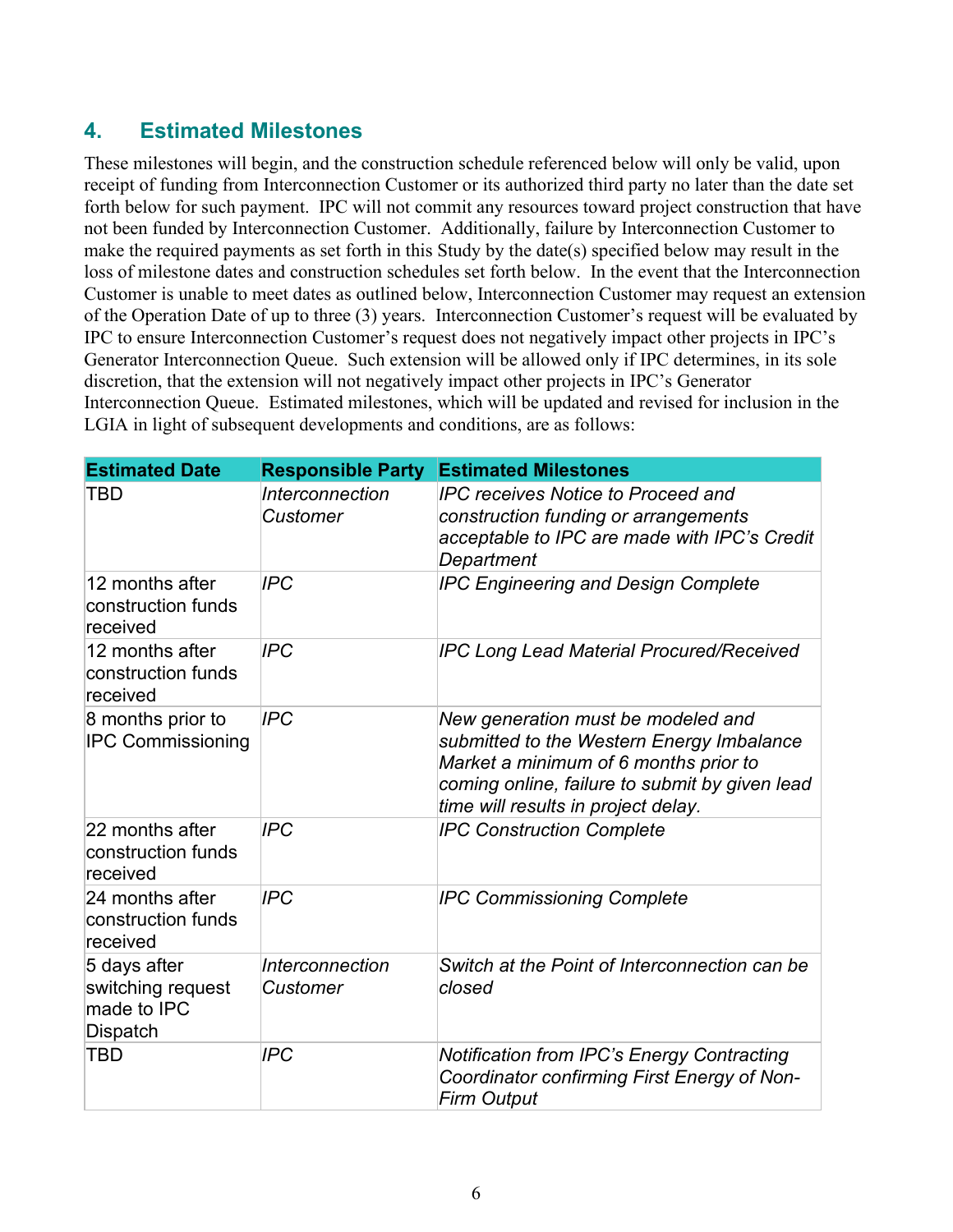| <b>TBD</b> | Interconnection<br>Customer | Interconnection Customer testing begins                                                                                                                             |
|------------|-----------------------------|---------------------------------------------------------------------------------------------------------------------------------------------------------------------|
| TBD.       | IPC.                        | Notification from IPC's Energy Contracting<br>Coordinator confirming Operation Date<br>(pending all requirements are met) of Firm<br><b>Network Resource Output</b> |

IPC does not warrant or guarantee the foregoing estimated milestone dates, which are estimates only. These milestone dates assume, among other things, that materials can be timely procured, labor resources are available, and that outages to the existing transmission system are available to be scheduled. Additionally, there are several matters, such as permitting issues and the performance of subcontractors that are outside the control of IPC that could delay the estimated Operation Date. For purposes of example only, federal, state, or local permitting, land division approval, identification of Interconnection Facilities location, access to proposed Interconnection Facilities location for survey and geotechnical investigation, coordination of design and construction with the Interconnection Customer, failure of IPC's vendors to timely perform services or deliver goods, and delays in payment from Interconnection Customer, may result in delays of any estimated milestone and the Operation Date of the project. To the extent any of the foregoing are outside of the reasonable control of IPC, they shall be deemed Force Majeure events.

# **5. Operating Requirements**

The Project is required to comply with the applicable Voltage and Current Distortion Limits found in IEEE Standard 519-2014 *IEEE Recommended Practices and requirements for harmonic Control in Electrical Power Systems* or any subsequent standards as they may be updated from time to time.

The Project will be subject to reductions directed by IPC Grid Operations during transmission system contingencies and other reliability events. When these conditions occur, the Project will be subject to Generator Output Limit Control ("GOLC") and will have equipment capable of receiving an analog setpoint via DNP 3.0 from IPC for GOLC. Generator Output Limit Control will be accomplished with a setpoint and discrete output control from IPC to the Project indicating maximum output allowed. For more detail see Appendix A.

**Frequency & Voltage Ride Through:** The Project must be capable of riding through faults on adjacent sections of the power system without tripping due to frequency or voltage deviations. The interconnection project must meet or exceed the Frequency and Voltage Ride-Through requirements as set forth in NERC Standard PRC-024.

**Frequency Response Requirements:** Generation resources must be capable of providing Fast Frequency Response for both positive and negative frequency deviations from 60Hz with a dead band not to exceed  $\pm$  0.036 Hz for Bulk Electric System frequency excursion events. The required frequency response must have an adjustable droop characteristic with a default droop value not to exceed 5%. The required frequency response shall be 0% to 3% of generation capacity, with a maximum required response of 3% of generator's full capacity for as long as the generator is able to provide frequency support. Where applicable, enabling and disabling of the frequency response function shall be made available via a SCADA control point.

**Momentary Cessation Requirements:** Momentary cessation should not be used within the voltage and frequency ride-through curves specified in PRC-024. Use of momentary cessation is not considered "ride through" within the "No Trip" zone curves of PRC-024. The use of momentary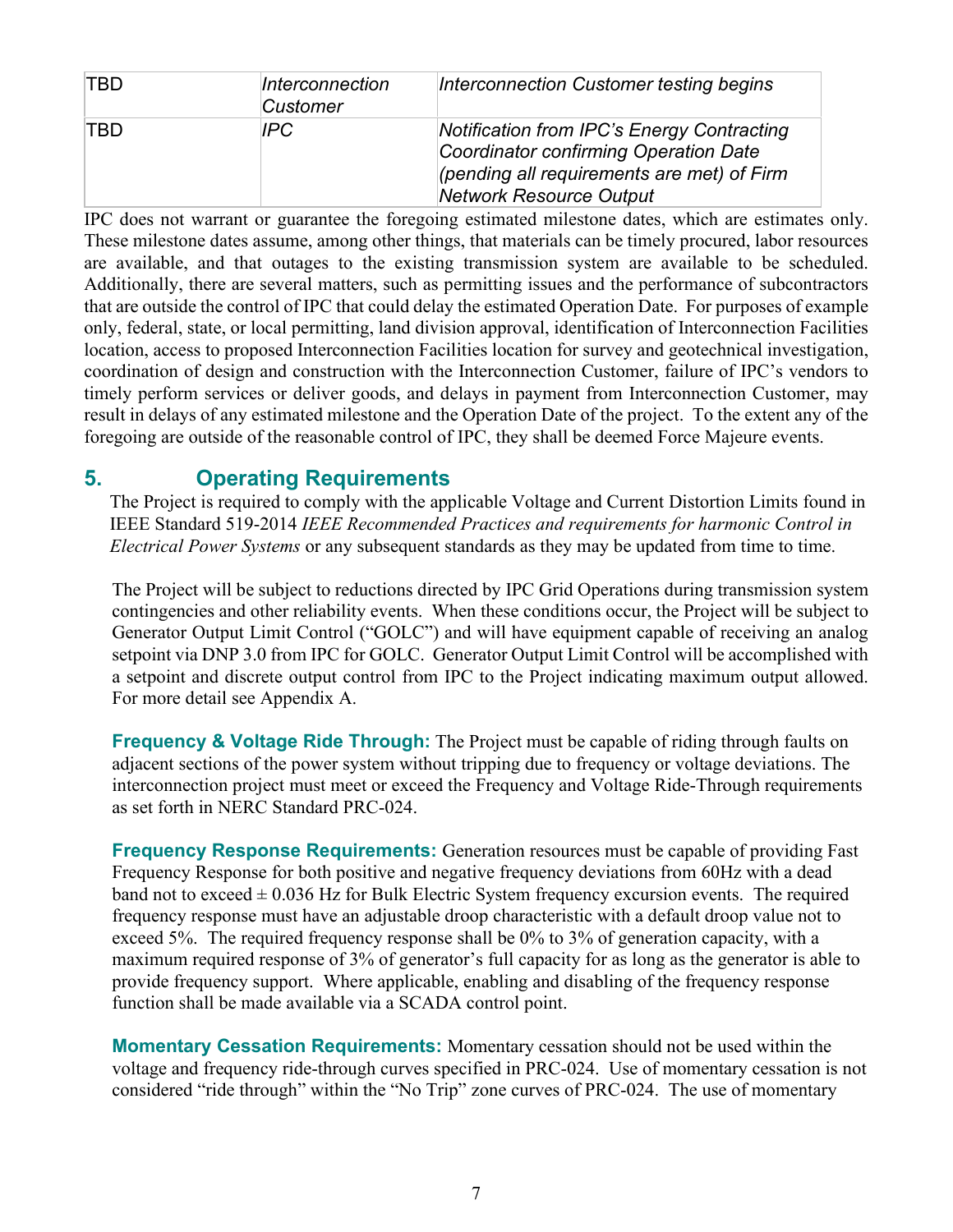cessation should be eliminated to the extent possible consistent with NERC's *Reliability Guideline for BPS-Connected Inverter-Based Resource Performance.*

In digital equipment, frequency should be calculated over a period-of-time (e.g. three to six cycles) and filtered to take control action on the fundamental frequency component of the calculated signal. Calculated frequency must not be susceptible to spikes caused by phase jumps on the Bulk Electric System.

Applicable generation resources should follow NERC's *Reliability Guideline for BPS-Connected Inverter-Based Resource Performance* with respect to Reaction Time, Rise Time, Settling Time, Overshoot, and Settling Band.

Interconnection Customer will be able to modify power plant facilities on the Interconnection Customer side of the Interconnection Point with no impact upon the operation of the transmission or distribution system whenever the generation facilities are electrically isolated from the system via the switch and a terminal clearance is issued by IPC's Grid Operator.

### **6. Reactive Power**

The Project must be capable of +/- 0.95 power factor operation, as measured at the Interconnection Point, for all MW production levels. The Project must have equipment capable of receiving an analog setpoint, via DNP 3.0 from IPC for Voltage Control. The setpoint will be the desired voltage level as measured at the interconnect bus. The range of setpoint will be 310.5 kV to 379.5 kV. For more detail see Appendix A.

# **Note Regarding Transmission Service:**

This FSR is a study of a request for Network Resource Interconnection Service. This FSR identifies the facilities necessary to provide such service. Network Resource Interconnection Service in and of itself does not convey any right to transmission service or to deliver electricity to any specific customer or Point of Delivery.

# **Note Regarding LGIA:**

This FSR is a study and preliminary evaluation only and does not constitute, or form the basis of, a definitive agreement related to the matters described in this FSR. Unless and until a LGIA is executed by IPC and Interconnection Customer, no party will have any legal rights or obligations, express or implied, related to the subject matter of this FSR.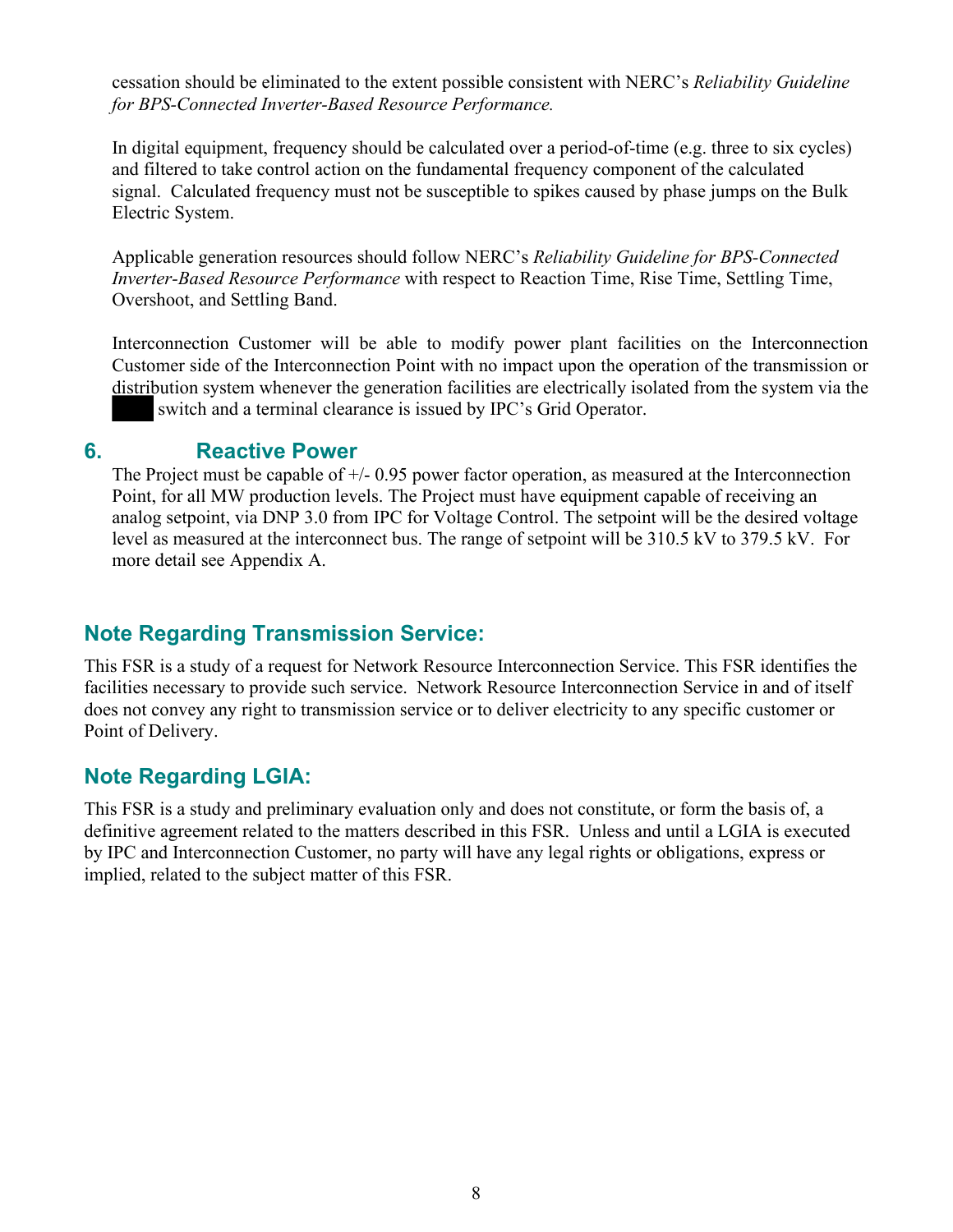# **Appendix A**

## **Generation Interconnection Control Requirements**

### **A.1 Generator Output Limit Control (GOLC)**

**A.1.1** IPC requires Interconnected Power Producers to accept GOLC signals from IPC's energy management system ("EMS").

**A.1.2** The GOLC signals will consist of four points shared between the IPC EMS (via the IPC RTU) and the Interconnection Customer's Generator Controller ("SGC"). The IPC RTU will be the master and the SGC will be the slave.

**A.1.2.1** GOLC Setpoint: An analog output that contains the MW value the Interconnection Customer should curtail to, should a GOLC request be made via the GOLC On/Off discrete output Control point. **A.1.2.1.1** An Analog Input feedback point must be updated (to reflect the GOLC setpoint value) by the SGC upon the SGC's receipt of the GOLC setpoint change, with no intentional delay.

**A.1.2.2** GOLC On/Off: A discrete output (DO) control point with pulsing Trip/Close controls. Following a "GOLC On" control (DNP Control Code "Close/Pulse On"), the SGC will run power output back to the MW value specified in the GOLC Setpoint. Following a "GOLC Off" control (DNP Control Code "Trip/Pulse On"), the Interconnection Customer is free to run to maximum possible output.

**A.1.2.2.1** A Discrete Input (DI) feedback point must be updated (to reflect the last GOLC DO Control Code received) by the SGC upon the SGC's receipt of the GOLC DO control, with no intentional delay. The feedback DI should latch to an OFF state following the receipt of a "GOLC OFF" control and it should latch to an ON state following the receipt of an "GOLC ON" control.

**A.1.3** If a GOLC control is issued, it is expected to see MW reductions start within 1 minute and plant output to be below the GOLC Setpoint value within 10 minutes.

#### **A.2 Voltage Control**

**A.2.1** IPC requires Transmission-Interconnected Power Producers to accept voltage control signals from IPC's EMS when they are connected to IPC's transmission system.

**A.2.2** The voltage control will consist of one setpoint and one feedback point shared between the IPC EMS and the SGC.

**A.2.3** The setpoint will contain the desired target voltage for plant operation. This setpoint will have a valid control range between 0.95 and 1.05 per unit ("p.u.") of nominal system voltage.

**A.2.4** The control will always be active, there is no digital supervisory point like the Curtail On/Off control above.

**A.2.4.1** When a setpoint change is issued an Analog Input feedback point must be updated (to reflect the voltage control setpoint value) by the SGC upon the SGC's receipt of the voltage control setpoint change, with no intentional delay.

**A.2.4.2** When a setpoint change is received by the SGC, the voltage control system should react with no intentional delay.

**A.2.4.3** The voltage control system should operate at the voltage indicated by the setpoint with an accuracy of +/- 0.5% of the nominal system voltage.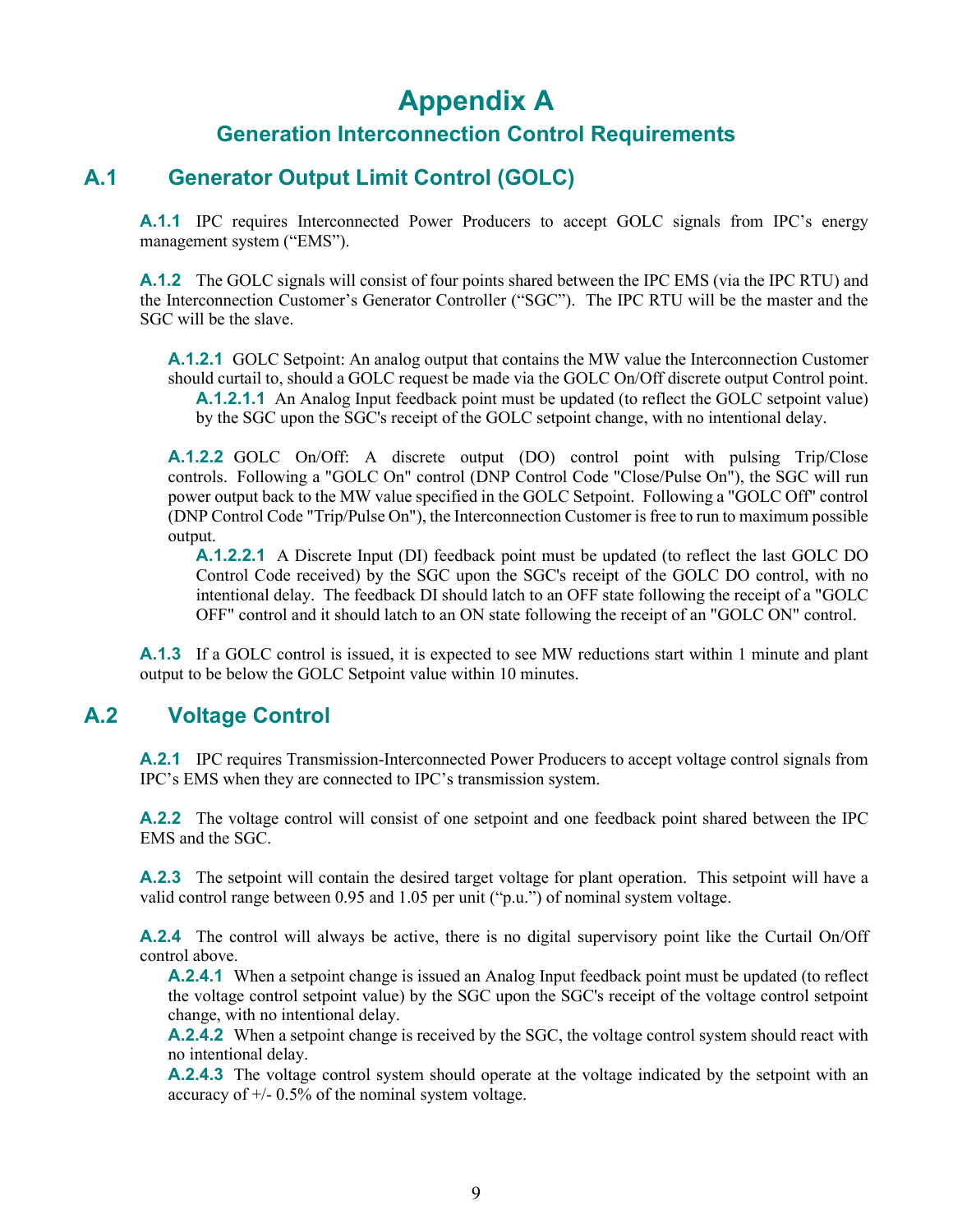**A.2.5** The Interconnection Customer should supervise this control by setting up "reasonability limits", i.e. configure a reasonable range of values for this control to be valid. As an example, they will accept anything in the valid control range (between 0.95 and 1.05 p.u.) but reject values outside this range. If they were fed an erroneous value outside the valid range, their control system would default to the last known, good value.

# **A.3 Generation Interconnection Data Points Requirements**

| Digital Inputs to IPC (DNP Obj. 01, Var. 2) |                                           |               |                                 |  |  |  |  |  |
|---------------------------------------------|-------------------------------------------|---------------|---------------------------------|--|--|--|--|--|
| Index                                       | Description                               | State $(0/1)$ | Comments:                       |  |  |  |  |  |
|                                             |                                           |               | Feedback provided by            |  |  |  |  |  |
| $\theta$                                    | GOLC Off/On (Control Feedback)            | Off/On        | <b>Interconnection Customer</b> |  |  |  |  |  |
|                                             | FREQUENCY RESPONSE OFF/ON                 |               | Feedback provided by            |  |  |  |  |  |
|                                             | (Control Feedback)                        | Off/On        | <b>Interconnection Customer</b> |  |  |  |  |  |
|                                             | 52A Interconnection Customer Main Breaker |               |                                 |  |  |  |  |  |
| 2                                           | (if present)                              | Open/Closed   | Sourced at substation           |  |  |  |  |  |
|                                             | 52A Interconnection Customer Capacitor    |               |                                 |  |  |  |  |  |
|                                             | Breaker (if present)                      | Open/Closed   | Sourced at substation           |  |  |  |  |  |

| Digital Outputs to Interconnection Customer (DNP Obj. 12, Var. 1) |                           |                       |  |  |  |  |
|-------------------------------------------------------------------|---------------------------|-----------------------|--|--|--|--|
| Index                                                             | Description               | Comments:             |  |  |  |  |
|                                                                   | GOLC Off/On               | Control issued by IPC |  |  |  |  |
|                                                                   | Frequency Response Off/On | Control issued by IPC |  |  |  |  |

|                | Analog Inputs to IPC (DNP Obj. 30, Var. 2) |      |             |                    |            |           |                 |  |
|----------------|--------------------------------------------|------|-------------|--------------------|------------|-----------|-----------------|--|
|                |                                            | Raw  | Raw         | EU                 | EU         | EU        |                 |  |
| Index          | Description                                | High | Low         | High               | Low        | Units     | Comments:       |  |
|                |                                            |      |             |                    |            |           | Provided by     |  |
|                | <b>GOLC Setpoint Value Received</b>        |      |             |                    |            |           | Interconnection |  |
| $\theta$       | (Feedback)                                 |      | 32767 32768 | <b>TBD</b>         | <b>TBD</b> | <b>MW</b> | Customer        |  |
|                |                                            |      |             |                    |            |           | Provided by     |  |
|                | Voltage Control Setpoint Value Rec'd       |      |             |                    |            |           | Interconnection |  |
| 1              | (Feedback)                                 |      | 32767 32768 | <b>TBD</b>         | <b>TBD</b> | kV        | Customer        |  |
|                |                                            |      |             |                    |            |           | Provided by     |  |
|                |                                            |      |             |                    |            |           | Interconnection |  |
| $\overline{2}$ | Maximum Park Generating Capacity           |      | 32767 32768 | <b>TBD</b>         | <b>TBD</b> | <b>MW</b> | Customer        |  |
|                |                                            |      |             |                    |            |           | Provided by     |  |
|                |                                            |      |             |                    |            |           | Interconnection |  |
| 3              | <b>Ambient Temperature</b>                 |      |             | 32767 32768 327.67 | $-327.68$  | DEG C     | Customer        |  |
|                |                                            |      |             |                    |            | Deg       | Provided by     |  |
|                |                                            |      |             |                    |            | from      | Interconnection |  |
| $\overline{4}$ | <b>Wind Direction</b>                      |      |             | 32767 32768 327.67 | $-327.68$  | North     | Customer        |  |
|                |                                            |      |             |                    |            |           | Provided by     |  |
|                |                                            |      |             |                    |            |           | Interconnection |  |
| 5              | Wind Speed                                 |      |             | 32767 32768 327.67 | $-327.68$  | M/S       | Customer        |  |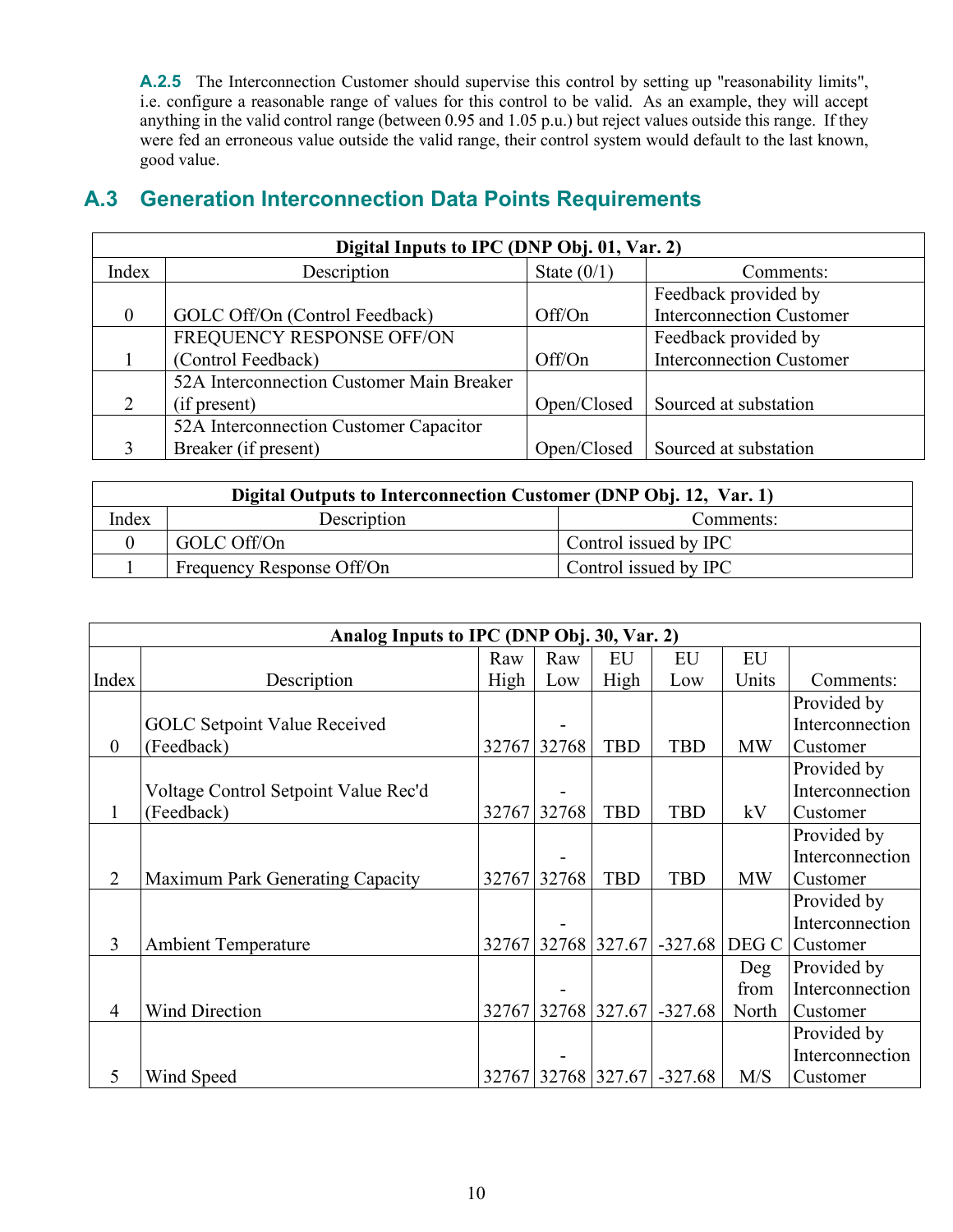|    |                              |             |             |            |            |               | Provided by     |
|----|------------------------------|-------------|-------------|------------|------------|---------------|-----------------|
|    |                              |             |             |            |            |               | Interconnection |
| 6  | <b>Relative Humidity</b>     |             | 32767 32768 | <b>TBD</b> | <b>TBD</b> | $\frac{0}{0}$ | Customer        |
|    |                              |             |             |            |            |               | Provided by     |
|    |                              |             |             |            |            |               | Interconnection |
| 7  | Global Horizontal Irradiance | 32767 32768 |             | <b>TBD</b> | <b>TBD</b> | $W/M^2$       | Customer        |
|    |                              |             |             |            |            |               | Provided by     |
|    |                              |             |             |            |            |               | Interconnection |
| 8  | Plane of Array Irradiance    |             | 32767 32768 | <b>TBD</b> | <b>TBD</b> | $W/M^2$       | Customer        |
| 9  | <b>SPARE</b>                 |             |             |            |            |               |                 |
| 10 | <b>SPARE</b>                 |             |             |            |            |               |                 |
| 11 | <b>SPARE</b>                 |             |             |            |            |               |                 |
| 12 | <b>SPARE</b>                 |             |             |            |            |               |                 |
| 13 | <b>SPARE</b>                 |             |             |            |            |               |                 |
| 14 | <b>SPARE</b>                 |             |             |            |            |               |                 |
| 15 | <b>SPARE</b>                 |             |             |            |            |               |                 |
| 16 | <b>SPARE</b>                 |             |             |            |            |               |                 |
| 17 | <b>SPARE</b>                 |             |             |            |            |               |                 |

|                  | Analog Outputs to Interconnection Customer (DNP Obj. 41, Var. 2) |       |          |            |            |           |                       |  |  |  |
|------------------|------------------------------------------------------------------|-------|----------|------------|------------|-----------|-----------------------|--|--|--|
|                  |                                                                  | Raw   | Raw      | EU         | EU         | EU        |                       |  |  |  |
| Index            | Description                                                      | High  | Low      | High       | Low        | Units     | Comments:             |  |  |  |
| $\boldsymbol{0}$ | <b>GOLC</b> Setpoint                                             | 32767 | $-32768$ | <b>TBD</b> | <b>TBD</b> | <b>MW</b> | Control issued by IPC |  |  |  |
|                  | Voltage Control Setpoint                                         | 32767 | $-32768$ | <b>TBD</b> | <b>TBD</b> | kV        | Control issued by IPC |  |  |  |
| 2                | <b>SPARE</b>                                                     |       |          |            |            |           |                       |  |  |  |
| 3                | <b>SPARE</b>                                                     |       |          |            |            |           |                       |  |  |  |
| 4                | <b>SPARE</b>                                                     |       |          |            |            |           |                       |  |  |  |
| 5                | <b>SPARE</b>                                                     |       |          |            |            |           |                       |  |  |  |
| 6                | <b>SPARE</b>                                                     |       |          |            |            |           |                       |  |  |  |
| 7                | <b>SPARE</b>                                                     |       |          |            |            |           |                       |  |  |  |
| 8                | <b>SPARE</b>                                                     |       |          |            |            |           |                       |  |  |  |
| 9                | <b>SPARE</b>                                                     |       |          |            |            |           |                       |  |  |  |